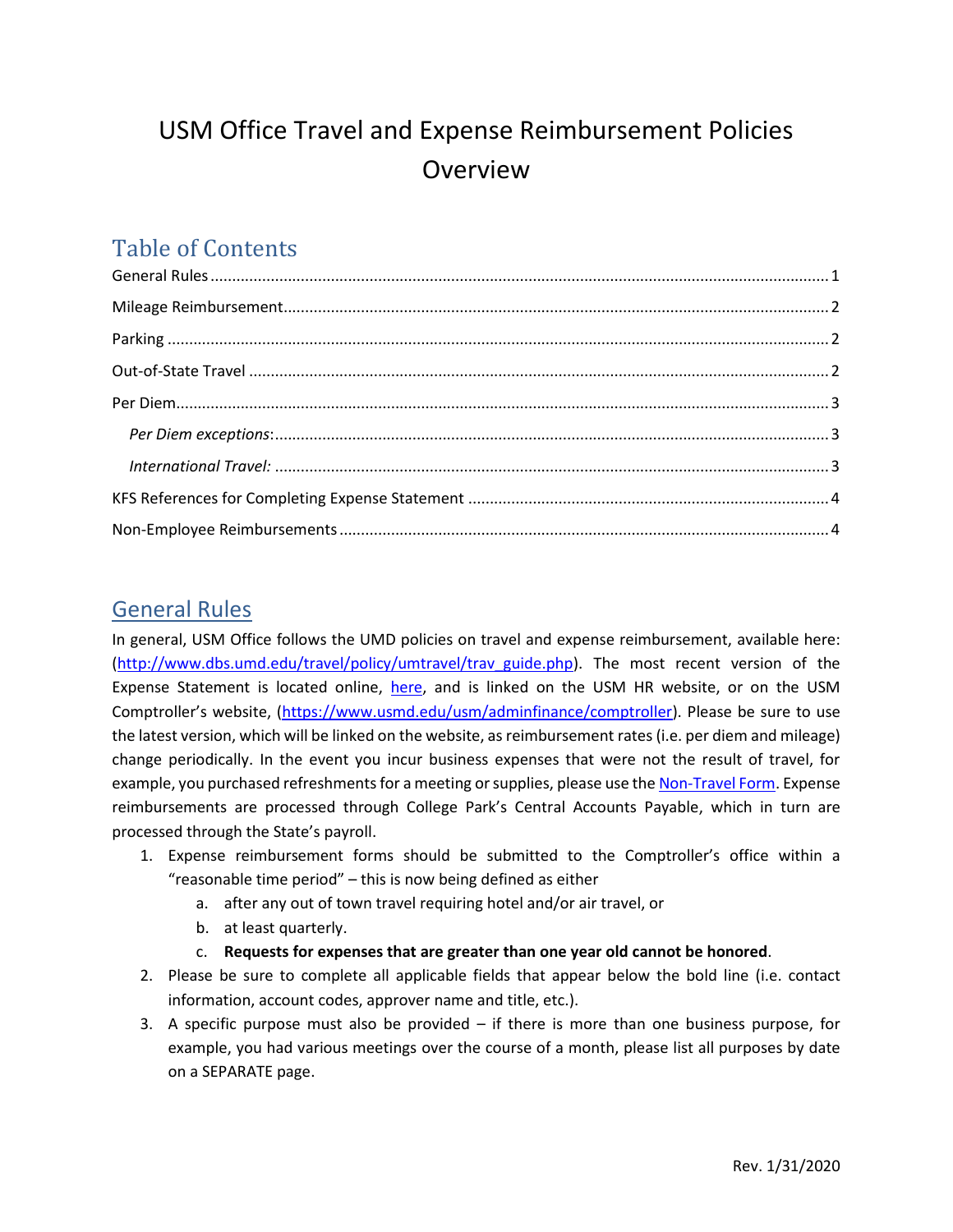- 4. Mileage: the traveler enters total miles driven and normal commute, the total "REIMBURSIBLE MILES" will automatically calculate.
- 5. Approval signature: please keep in mind that this must also be completed on a timely basis so as not to delay employees further from receiving their reimbursements.

<span id="page-1-0"></span>Detailed below are a few common reimbursement requests:

### Mileage Reimbursement

When seeking mileage reimbursement for travel in a personal vehicle for a business purpose, the following rules apply:

- 1. A driver who leaves the office to conduct business in the field and returns to the office may be reimbursed for all mileage directly connected with the business trip (i.e., mileage from the office to the field site and back to the office) because the driver will have also driven his/her normal daily commute.
- 2. A driver who conducts State business prior to coming into the assigned office or on the way home from the assigned office may be reimbursed for all mileage **in excess of the daily round-trip commute** miles normally traveled.
- 3. A driver who leaves home to conduct business and returns home without stopping at the assigned office may be reimbursed for all mileage directly connected with the business trip **in excess of the daily round-trip commute** miles normally traveled.
- 4. In no event shall a driver be reimbursed for commuting to and from his/ her assigned office.
- 5. Mileage will be reimbursed at the rate of 57.5 cents/mile for calendar year 2020 (see [https://www.usmd.edu/regents/bylaws/SectionVIII/VIII-11.10.pdf\)](https://www.usmd.edu/regents/bylaws/SectionVIII/VIII-11.10.pdf).

### <span id="page-1-1"></span>Parking

Receipts are required when parking expenses are requested.

# <span id="page-1-2"></span>Out-of-State Travel

If an employee will be travelling out-of-state (or will have an overnight stay in-state) the employee must obtain supervisor approval prior to the trip. Additionally, we request that the Comptroller's office be informed of the trip in advance. Reimbursement requests must be sent upon return from any trips falling into this category.

Employees should make reasonable and appropriate travel arrangements and be alert to possibilities to obtain air, hotel and rental car services at the discount rates available to the University System or institution. Employees are expected to make advance bookings, using the least expensive logical fare via the most direct route (or other reasonable routing that results in a lower fare). Fees such as seat/vehicle upgrades, early check-in privileges and additional expenses incurred as a result of travelling with a companion are not reimbursable.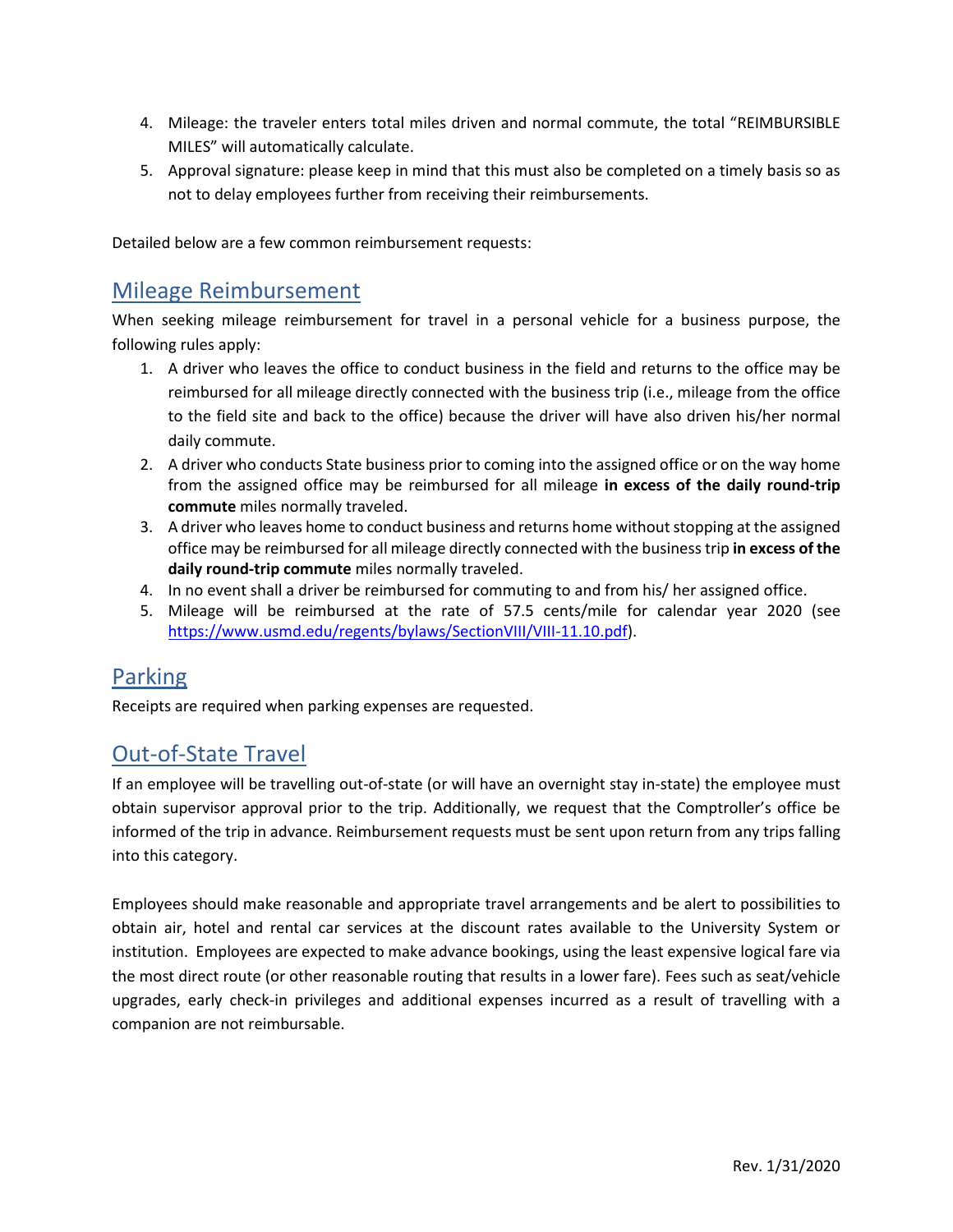In the event of changed plans, cancellation and other penalties will be paid by the institution provided that the cancellation or change was made for the convenience of the institution or was necessitated by circumstances of an emergency nature.

#### <span id="page-2-0"></span>Per Diem

During overnight business travel, meal per diem may be claimed in accordance with state per diem rates (as of 9/1/2019, this is \$56: \$13 for breakfast, \$15 for lunch and \$28 for dinner). Per diem for the first or last day of the overnight trip (when the employee will be home part of the day), is only allowed for meals that fall within the times of travel (e.g. if you will be traveling at lunchtime, lunch and dinner may be claimed; if your travel begins after lunch, only dinner may be claimed. Breakfast may not be claimed on the first day of travel). Per diem cannot be claimed for meals that are included in the hotel or conference registration fee. If attending a conference, the agenda should be submitted with the expense reimbursement form. Receipts are not required for per diem meals.

#### <span id="page-2-1"></span>*Per Diem exceptions*:

- If exceptional circumstances necessitate a high cost meal, reimbursement may be approved "up to actual reasonable cost with itemized receipt," pursuant to limits imposed by the unit and available funds, and as determined by the approving authority. The traveler and approving authority for the trip are responsible for assuring the appropriateness of meal expenditures in excess of Board approved per diem rates; these are updated annually and posted to the following site [https://www.usmd.edu/regents/bylaws/SectionVIII/VIII-11.10.pdf.](https://www.usmd.edu/regents/bylaws/SectionVIII/VIII-11.10.pdf) In the event no itemized receipt is provided, only per diem will be reimbursed. High Cost Per Diem rates can be found here: <https://dbm.maryland.gov/Documents/TravelManagementServices/meal-rates.pdf>
- If employee covers the meal of another person for business meal, names of other people in attendance must be provided.
- Alcohol is not reimbursable.

#### <span id="page-2-2"></span>*International Travel:*

Per diem rates for International Travel are determined by the U.S. Department of State and can be found on the State Department's [website.](https://aoprals.state.gov/web920/per_diem.asp)